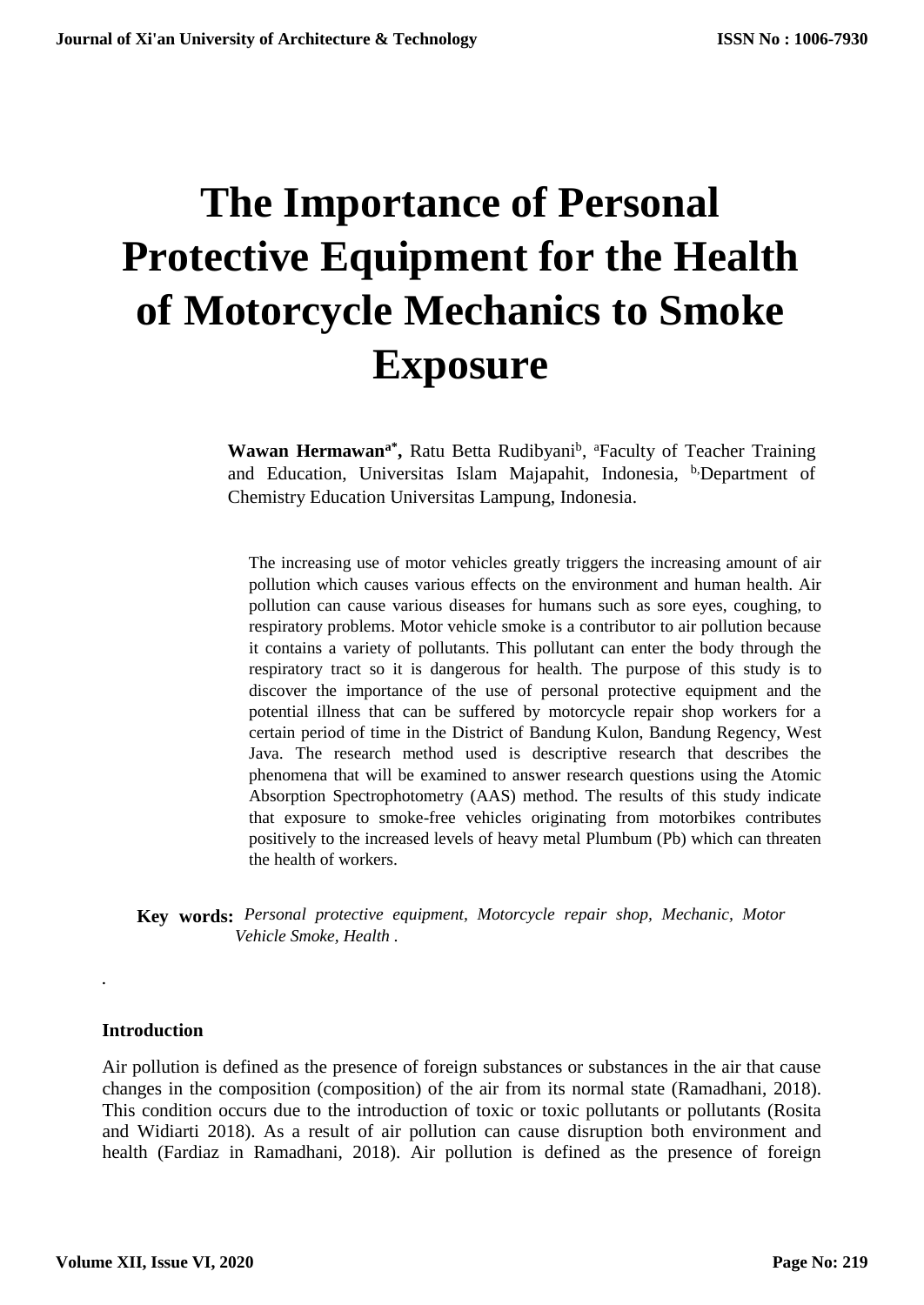materials or substances in the air that cause changes in the composition (composition) of the air from its normal state. The presence of foreign substances or substances in the air in a certain amount as well as being in the air for quite a long time, will be able to disrupt human life. If such conditions occur then the air in saya is polluted (Ramadhani, 2017). The use of motorized vehicles in Indonesia has increased from year to year and has led to high consumption of gasoline (Khotijah, Sjarifah, Mahendra, Widyaningsih, & Setyawan, 2017).

One that contaminates air pollution is heavy metals. Heavy metals are metals that have a density of  $\geq$ 5 g / cm3 with atomic numbers 23 to 92 or in the lower right of the periodic table (Alsuhendra and Ridawati 2013). The impact of heavy metals is causing damage to the formation of red blood cells (Indirawati, 2017). One type of heavy metal that is harmful to health is lead (Pb). PB is a heavy metal that is very dangerous for health (Ardillah, 2016). Pb is physically soft, blackish brown in color, and easily purified from mining. Pb has an atomic number 82, atomic weight 207.21 and valence 2-4 (Alsuhendra and Ridawati, 2013). PB has a toxic effect that is disrupting kidney function, digestion, nervous system, decreasing the number of spermatozoa and spontaneous abortion (Rosita and Widiarti, 2018). While the mechanism of Pb in the body can enter through the act of consuming food, drink, or inhalation of air (Rosita and Widiarti, 2018). Poisoning caused by Pb metal compounds can occur due to the entry of metal compounds into the body. The process of entry of Pb into the body can be through several pathways, namely through food and drink, air and seepage or penetration of the membrane or layer of skin. Most of the PB that is inhaled when breathing will enter the lungs. The rate of absorption is greatly influenced by the particle size of the existing Pb compound and the volume of air that is able to be inhaled at the moment of breathing. The smaller the size of dust particles, and the greater the volume of air that can be inhaled, the greater the concentration of Pb absorbed by the body. Pb metal that enters the lungs through respiratory events will be absorbed and bound to the lungs blood to then be circulated to all tissues and organs of the body. More than 90% of the Pb metal absorbed by blood binds to red blood cells (erytrocyt) (Palar, 2012). According to Indirawati (2017) the toxic effects of Pb in the human body can inhibit the activity of enzymes involved in the formation of Hb. Pb toxicity is chronic and acute. PB can cause gastrointestinal disorders, infertility in men, spontaneous abortion in women, decreased memory, impaired nerve function and impaired kidney function (Indirawati, 2017).

Personal Protection Equipment (PPE) is a tool needed to protect a person from potential physical and health hazards. PPE that should be appropriate to the type of work, can be used flexibly, meets existing requirements and is not easily damaged (Sugarda, Santiasih and Juniani, 2014). In fact, the use of PPE by workshop workers does not comply with the standards, and there are no air holes according to SNI (Muliyadi, Mukono, and Notopuro, 2015). There are even workshop workers who do not use PPE, incomplete PPE effects make it easier to expose heavy metal particles that threaten health. Exposure to this heavy metal can cause toxic effects in the form of anemia, gastrointestinal disorders, infertility in men, spontaneous abortion in women, decreased memory, impaired nerve function and impaired kidney function (Indirawati, 2017). Disposal of vehicle fumes in large quantities causes health problems so that they are often ignored by workshop workers who interact daily with vehicle fumes and do not use PPE that is in accordance with various factors and reasons. This is because the workshop workers are not familiar with the use of PPE, while the effect of PB directly facilitates the exposure of PB to health. . If you do not wear a mask, the heavy metal Pb will be inhaled, while not wearing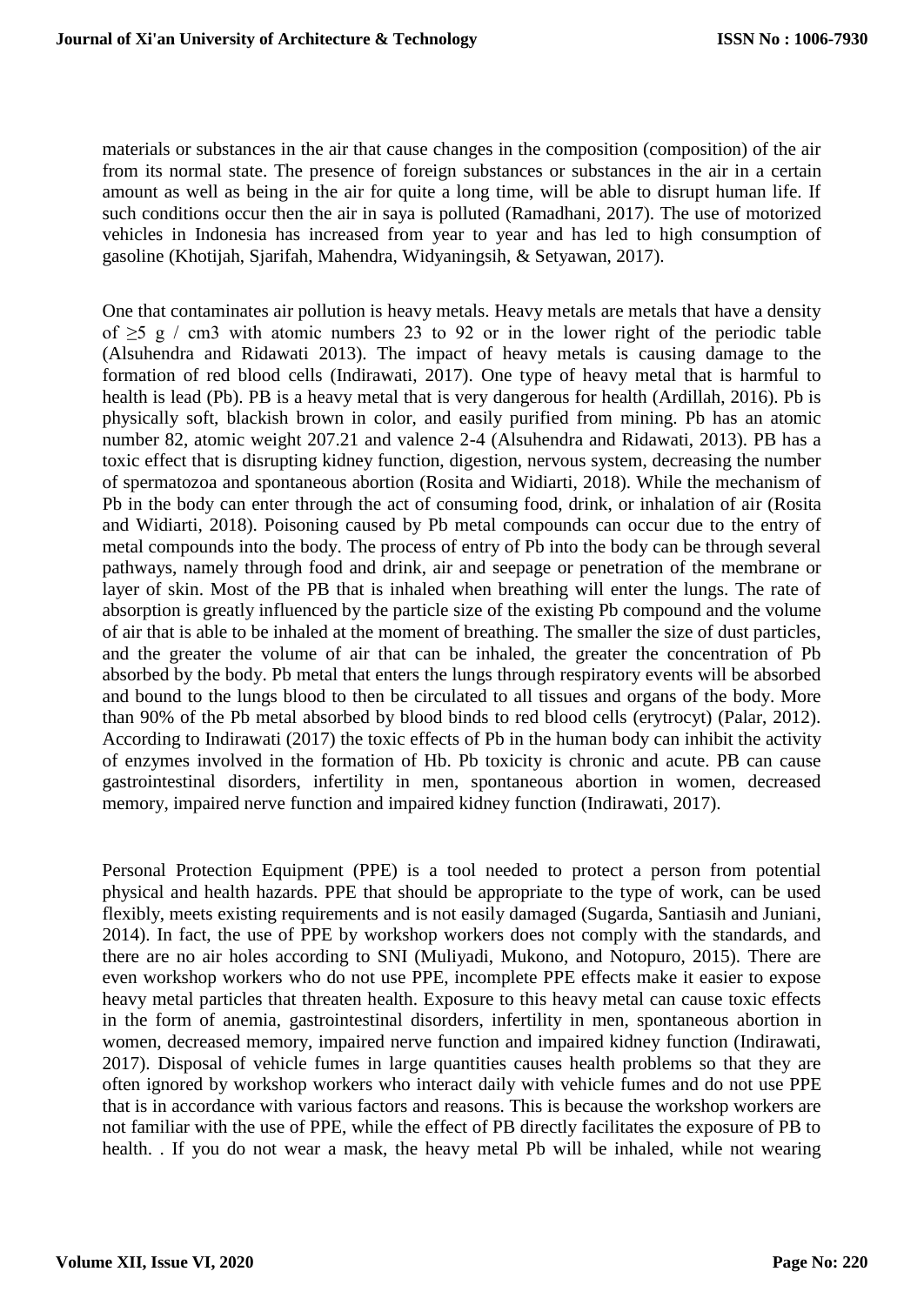gloves it will enter the digestive system with food. In the body, Pb is distributed into the blood and then bound to red blood cells, and the rest is bound to plasma and a portion of Pb is stored in soft tissue and bone. Excretion is mainly through the kidneys and digestive tract (Rosita and Widiarti, 2018).

#### **Research Method**

# **Participants**

The research subject is part of the population element that results from the sampling strategy (Swarjana, 2015). The research subjects used in this study were 10 motorcycle repair shop workers with a period of 1-5 years in the Bandung District of Kulon, West Java.

#### Design and Procedure

This type of research is descriptive which describes the phenomenon that will be investigated to answer the research question which is to find out the Importance of Personal Protective Equipment for the Health of Motorcycle Workshop Workers (Swarjana, 2015). and measurement of Plumbum (Pb) heavy metal content in the blood of motor repair shop workers using the Atomic Absorption Spectrofotometry (AAS) method.

#### **Results and Discussion**

The results of examination of Plumbum (Pb) levels in the blood of motorcycle repair shop workers

The technique of checking Pb levels in blood samples of workshop workers in the Bandung Kulon District using the Atomic Absorption Spectrophotometry (AAS) method. The equation of the line on the standard solution curve obtained is  $y = 0.0095x + 0.0007$ .

| No             | Samples   | Smoking<br>Habit | Length<br>of<br>work | Concentration<br>(mg/L) |
|----------------|-----------|------------------|----------------------|-------------------------|
|                |           |                  | (Year)               |                         |
| $\mathbf{1}$   | Sample 01 | Yes              | 3                    | 1,01                    |
| $\overline{2}$ | Sample 02 | Yes              | $\overline{2}$       | 1,09                    |
| 3              | Sample 03 | Yes              | 5                    | 1,30                    |
| $\overline{4}$ | Sample 04 | Yes              | $\overline{4}$       | 1,11                    |
| 5              | Sample 05 | Yes              | 3                    | 1,11                    |
| 6              | Sample 06 | Yes              | 5                    | 1,16                    |
| $\tau$         | Sample 07 | Yes              | $\mathbf{1}$         | 1,01                    |
| 8              | Sample 08 | Yes              | 3,5                  | 1,12                    |
| 9              | Sample 09 | Yes              | 4                    | 1,16                    |

|                  |  | <b>Table 1.</b> Data from the Measurement of Plumbum Heavy Metal (Pb) in the blood of |  |  |  |  |  |
|------------------|--|---------------------------------------------------------------------------------------|--|--|--|--|--|
| workshop workers |  |                                                                                       |  |  |  |  |  |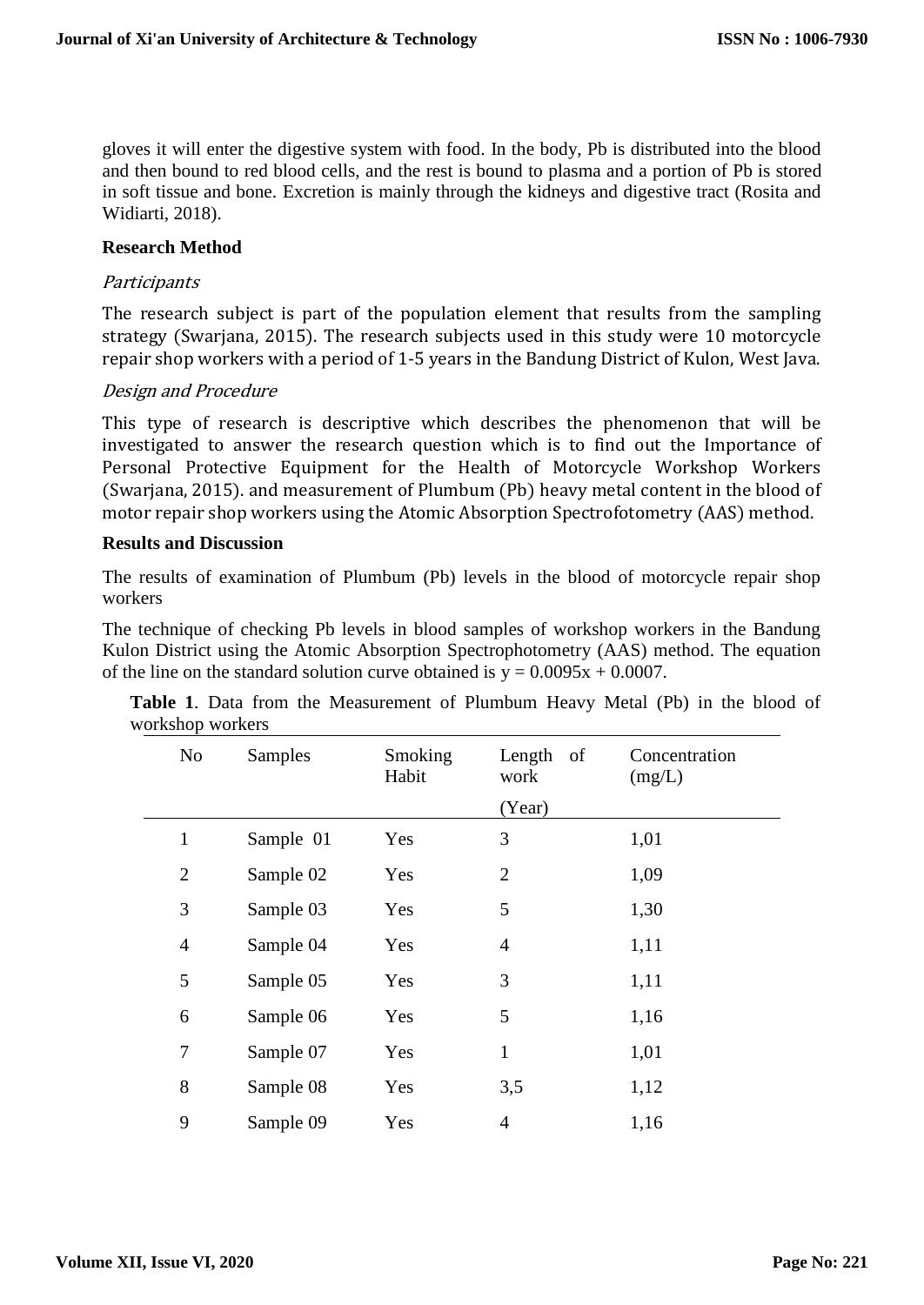|  | Sample 10 | <b>Yes</b> |  | 1,31 |  |
|--|-----------|------------|--|------|--|
|--|-----------|------------|--|------|--|

Table 1. Shows the levels of Plumbum (Pb) heavy metals after measuring using the Atomic Absorption Spectrofotometry (AAS) method. From these results it can be seen that the research conducted on the measurement of Plumbum Heavy Metal (Pb) levels in motorbike repair workers in Bandung Kulon District. used with a total sample of 10 samples. The minimum yield is 1.01 mg / L while the highest yield of the 10 examined samples is 1.31 mg / L. Before checking the lead level of Plumbum (Pb) in the blood of workshop workers in the Bandung Kulon District using the Atomic Absorption Spectrofotometry (AAS) method, a standard curve with a concentration value of 0 mg  $/ L$  with a concentration of 0.001, 1 mg  $/ L$  with an absorbance value of 0.0109 , 2 mg / L with an absorbance of 0.0199, 3 mg / L with an absorbance of 0.0291, 4 mg / L with an absorbance of 0.0387 and 5 mg / L with an absorbance of 0.0480. The standard solution was prepared from a solution of Pb 1000 mg / L and HNO3 0.5 mol / L. A standard solution is a solution that contains precisely known concentrations of an element or substance, which functions as the making of a standard curve whose concentration is known.

According to the results that have been studied Plumbum levels in the blood of workshop workers obtained from samples one to 10 have a high enough value of the normal threshold value with the smallest value of 1.01 and the largest value of 1.31 mg / L. Anemia caused by lead, can be a direct consequence of obstacles to the biosynthesis of hemoglobin, lead also has a relationship with disruption in the synthesis of globin, the effect of lead on the haemopoetic system causes reduced synthesis of hemoglobin and causes anemia (Purnomo 2015). Red blood cells are a form of chelate complex formed by Fe (iron) metal with haeme and globin groups. The synthesis of the complex involves 2 kinds of enzymes, namely ALAD (Amino Levulinic Acid Dehydrase) enzymes. ALAD enzymes are cytoplasmic type enzymes. This enzyme will react actively in the early stages of synthesis and during the red blood cell circulation takes place (Palar, 2012). At this time, one of the most dangerous air pollutants is lead metal, which is often called Plumbum (Pb), which has accumulated properties in the body so that it is very dangerous to human health for a long time. In addition Plumbum is one of the types of heavy metals included in the B3 classification (Mukono, 2008).

# **Conclusion**

Based on research that has been done, it can be concluded that the average levels of Plumbum (Pb) heavy metals contained in the blood of Bandung Kulon workshop workers using the Atomic Absorption spectrophotometry (AAS) method is 1.138 mg / L while the lowest results are 1.01 mg / L which is included in the quite high category. This shows that the smoke-free exposure of motor vehicles has a big influence in threatening the health of motorbike repair workers with various types of diseases it causes.

# **Acknowledgements**

The researcher would like to thank *Lembaga* Pengelola Dana Pendidikan (LPDP) Indonesian endowment fund for education, Finance ministry of Indonesia for supporting this research.